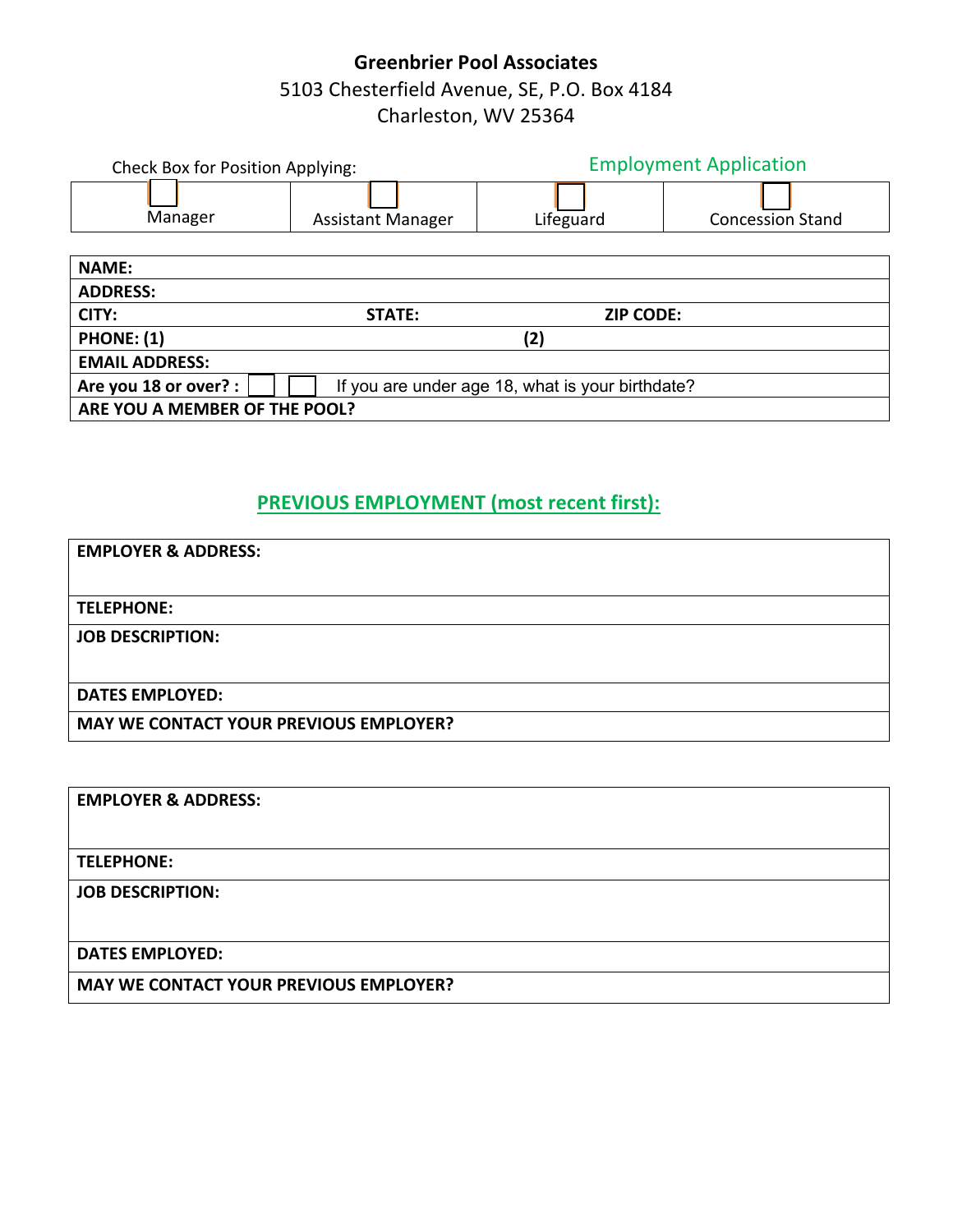#### **REFERENCES:**

**NAME & ADDRESS:** 

**TELEPHONE:**

**RELATIONSHIP:**

| <b>NAME &amp; ADDRESS:</b> |  |
|----------------------------|--|
|                            |  |
| <b>TELEPHONE:</b>          |  |
| <b>RELATIONSHIP:</b>       |  |

## **AVAILABILITY FOR WORK**

| <b>AVAILABILITY FOR WORK</b>                                                      | DATES/EXPLAINATIONS |
|-----------------------------------------------------------------------------------|---------------------|
| Date to start employment:                                                         |                     |
| Please list all commitments (dates) that will alter<br>your availability to work. |                     |
| Examples: vacation, summer class, other job                                       |                     |
| When will you end your employment?                                                |                     |

# **PLEASE COMPLETE THE FOLLOWING IF APPLYING FOR A LIFEGUARD POSITION:**

| Do you have the following?            | Y/N | <b>Expiration Date</b> |
|---------------------------------------|-----|------------------------|
| Lifeguard Certification               |     |                        |
| <b>Red Cross Safety Certification</b> |     |                        |
| <b>CPR Certification</b>              |     |                        |